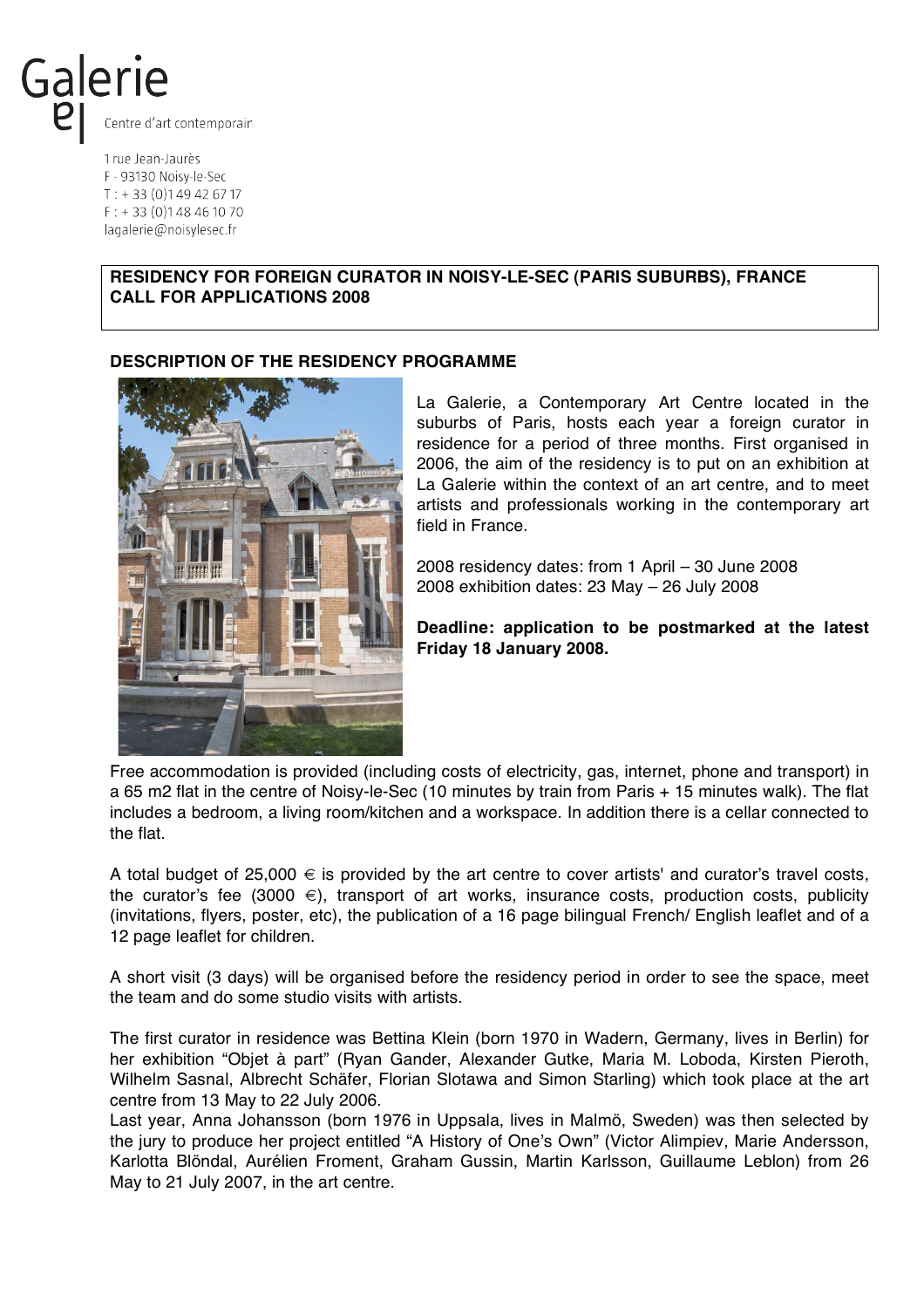## **INFORMATION ABOUT LA GALERIE**

La Galerie is one of the forty Contemporary Art Centres in France, publicly funded by the City of Noisy-le-Sec, the DRAC Ile-de-France - Ministry of Culture and Communication, the Seine-Saint-Denis département and the Ile-de-France region.

Founded in 1999, La Galerie offers a programme based on the notion of art as a sensory experience and a reflection of our relation to the world through a conceptual approach. Four exhibitions a year (two monographic, two thematic) offer hitherto unseen works by internationally recognized artists together with those of emerging French artists.

The centre's main activities are to produce art works, publish bilingual reference publications, host artists and curators in residence and develop educational activities in relation to the artistic programme.

## **2005/2007 programme of La Galerie :**



Exhibition view : "Objet à part"

• Group exhibitions: "Makings of the Sublime" (James Ireland, Friedrich Kunath, Christopher Orr, Evariste Richer); "Cosmogonies" (Isabelle Arthuis, Soyoung Chung, Julien Discrit, Attila Csörgö, Vidya Gastaldon, Jean-Michel Wicker); "Expeditions" (Dove Allouche, Simon Boudvin, Mathieu Kleyebe Abonnenc, Joachim Koester, Abraham Poincheval & Laurent Tixador, Daniel Roth, Hans Schabus)

• Guest curator"s exhibitions: "Objet à part", "A History of One"s Own"





Exhibition view : "Cosmogonies" Exhibition view : "Making of the sublime"

• Solo shows: Laurent Montaron, Olivier Nottellet, Myriam Mechita, Evariste Richer, Adam Adach.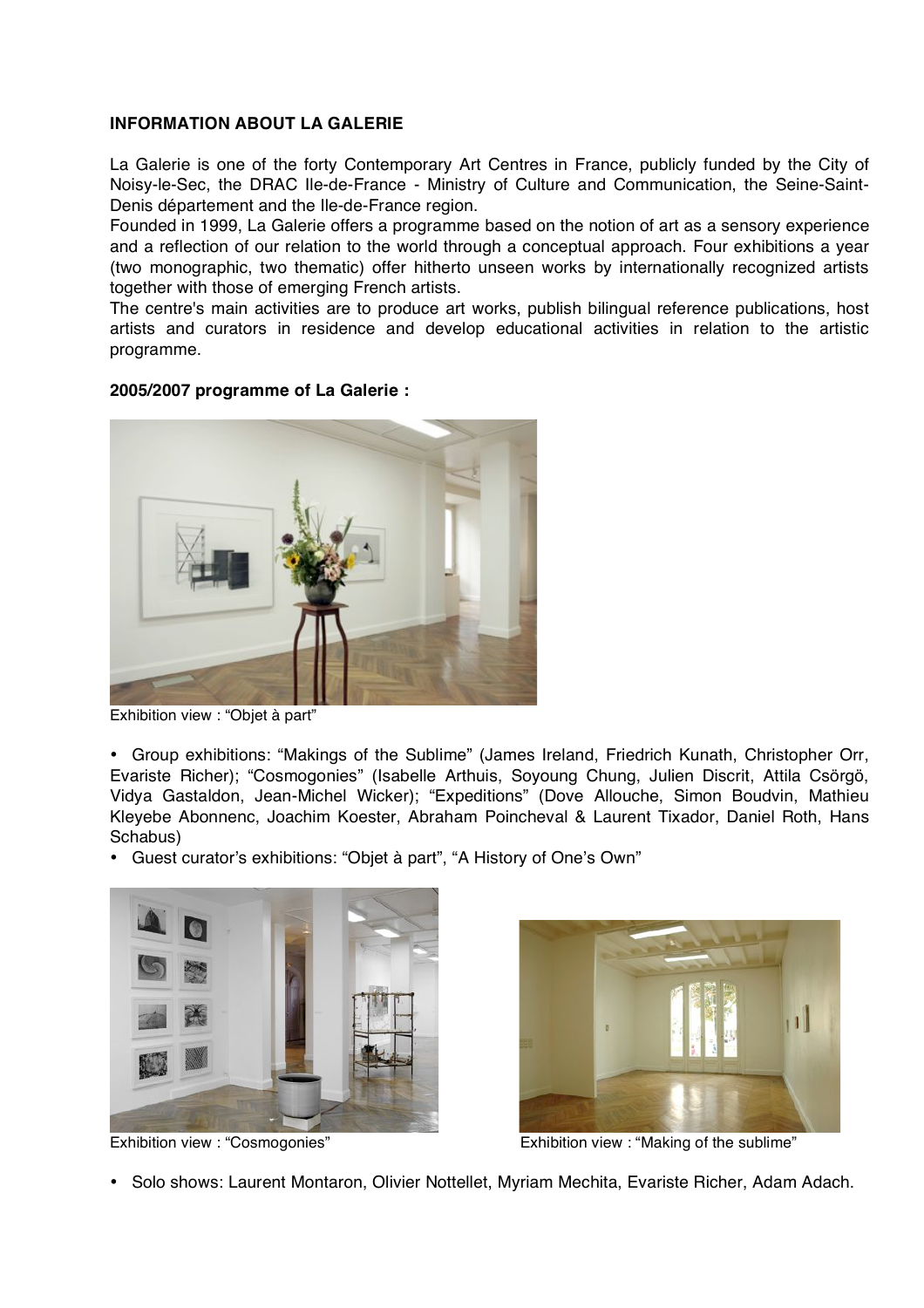## **EXHIBITION SPACE**

The exhibition space is 140 m2 on street level.



#### **MORE INFORMATION**

http://www.noisylesec.net (no specific website yet)

La Galerie is a member of:

tram, Paris/Île-de-France contemporary art network: http://www.tram-idf.fr d.c.a, French association for the development of art centres: http://www.dca-art.com